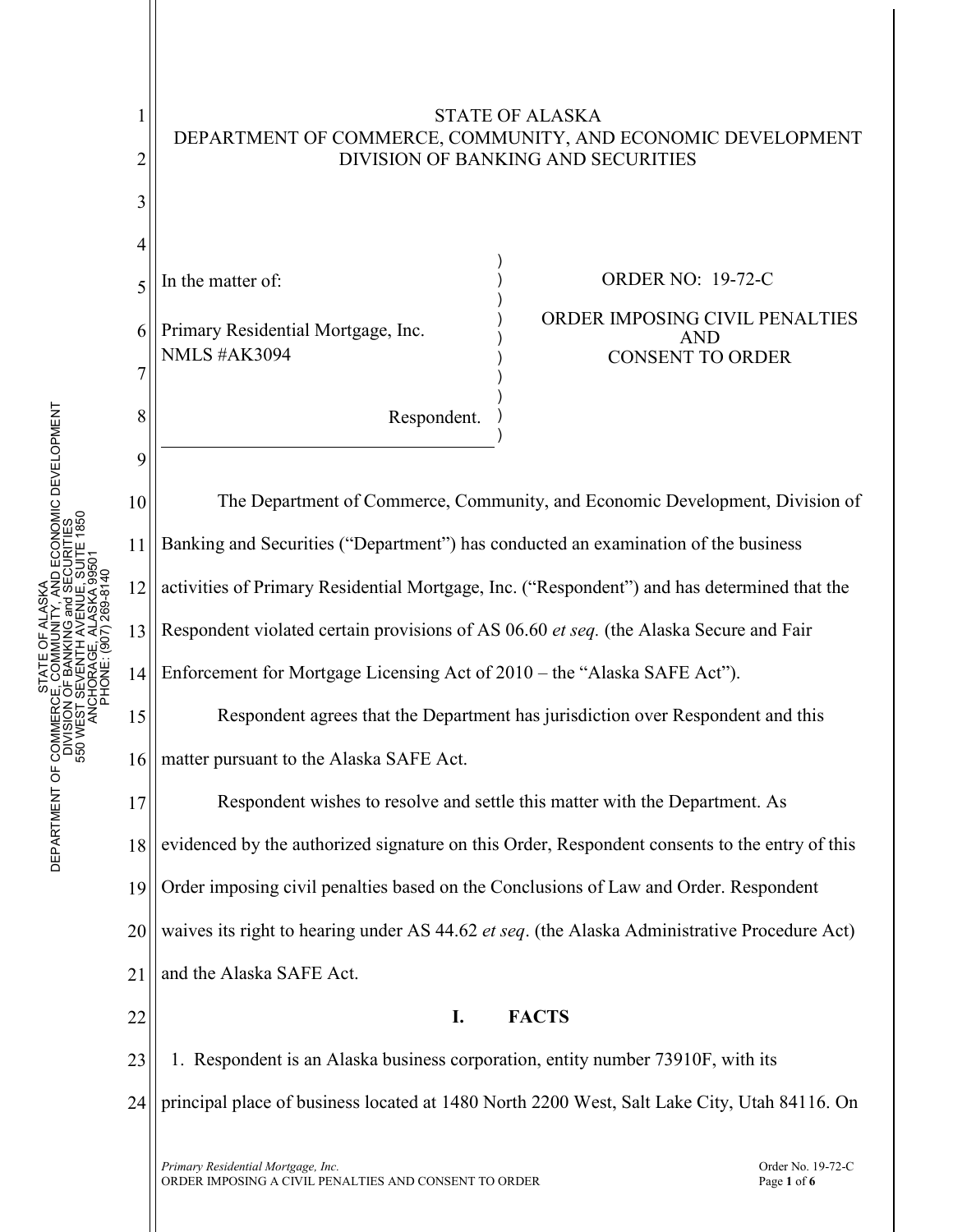1 2 3 March 19, 2010, the Department issued an Alaska Mortgage Broker/Lender license to Respondent. Respondent's unique identifier assigned to it by the Nationwide Multistate Licensing System & Registry (NMLS) is AK3094.

4 5 6 7 2. A mortgage licensee is liable for the conduct of a person acting as a Mortgage Loan Originator (MLO) if the mortgage licensee knows or should have known that the MLO's conduct violates the Alaska SAFE Act and the MLO is employed by the mortgage licensee to act as an MLO.

8 9 10 3. A person operating as an MLO must clearly and conspicuously display the unique identifier assigned to the person, as well as the unique identifier assigned to the mortgage licensee that employs the MLO, on all advertisements, including websites.

11 12 13 14 15 16 17 4. In October 2014, the Department conducted an examination (the "First Examination") of Respondent's mortgage origination activities, which included an advertising review and a loan file review. The Department found that Respondent maintained twelve advertisements that did not display the Respondent's unique identifier. The Department also found that David White, who was an MLO employed and sponsored by Respondent at the time of the First Examination, maintained a total of three advertisements that did not display his unique identifier.

18 5. In November 2018, the Department conducted an examination (the "Second

19 Examination") of Respondent and its sponsored MLOs, which included an advertising review

20 and a loan file review. The Department found that Respondent maintained four on-line

21 advertisements that did not display Respondent's unique identifier. The Department also found

- 22 that David White, Kelli White and Amber Gauthier, who were MLOs employed by
- 23 Respondent at the time of the Second Examination, maintained a total of six on-line
- 24 advertisements that did not display Respondent's unique identifier or the unique identifiers of

*Primary Residential Mortgage, Inc.*<br>
2-72-C ORDER IMPOSING A CIVIL PENALTIES AND CONSENT TO ORDER ORDER IMPOSING A CIVIL PENALTIES AND CONSENT TO ORDERPage **<sup>2</sup>** of **<sup>6</sup>**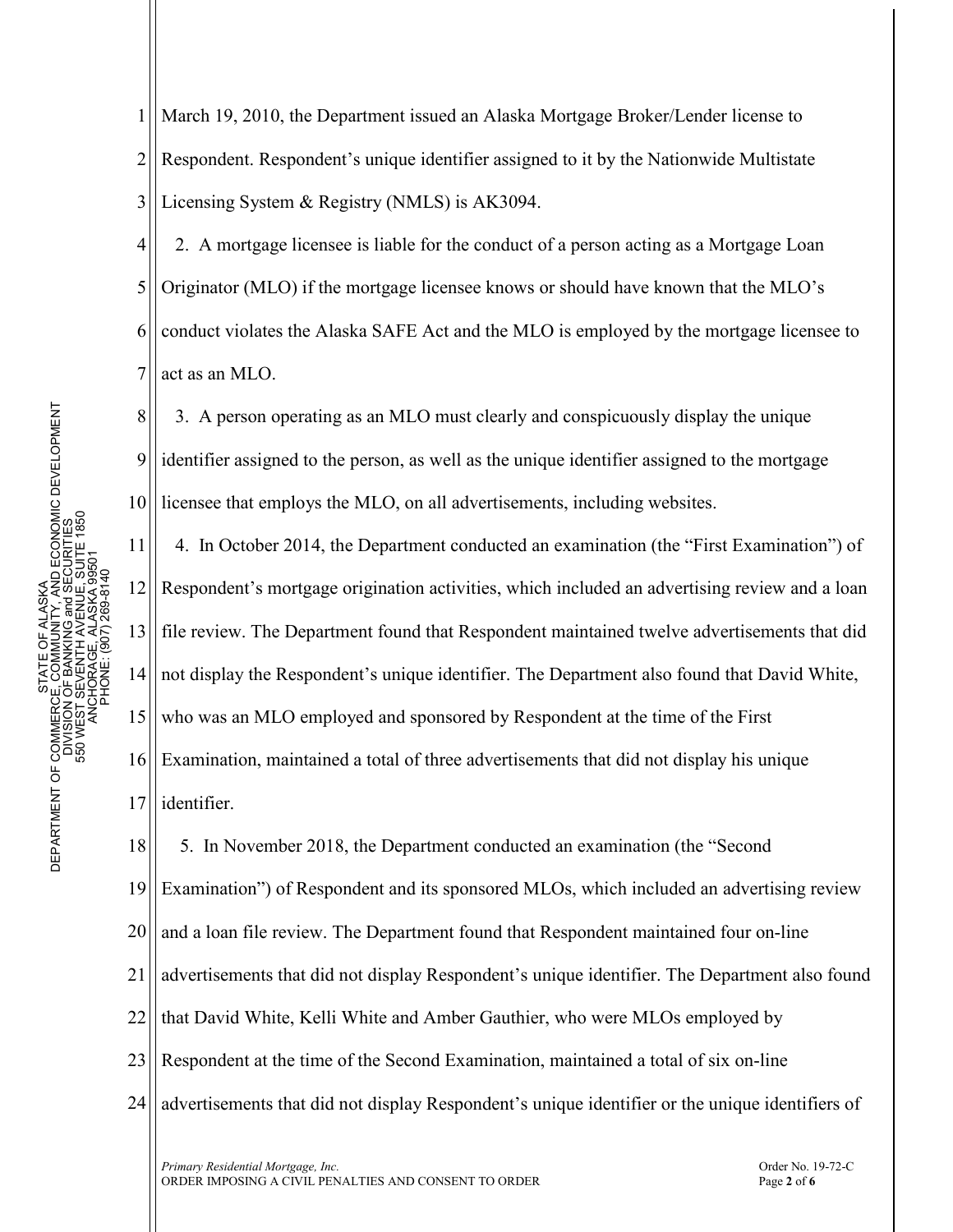## 1 MLOs White, White, or Gauthier.

2

10

11

12

13

**II. CONCLUSIONS OF LAW**

3 4 1. Respondent violated AS 06.60.325 and 3 AAC 14.510(2) by failing to clearly and conspicuously display its unique identifier in its advertisements.

5 6 7 2. Respondent violated AS 06.60.159(b) by allowing MLOs employed by Respondent to maintain advertisements that did not clearly and conspicuously display Respondent's or its MLOs' unique identifiers.

8 9 3. Respondent violated 3 AAC 14.415(a) and (b) by failing to supervise, monitor, and review the activities of persons operating as MLOs.

4. Respondent is subject to a civil penalty under AS 06.60.420 for violating AS 06.60.325, AS 06.60.159(b), 3 AAC 14.415(a) and (b) and 3 AAC 14.510(2).

## **III. ORDER**

Pursuant to the Alaska SAFE Act and on the basis of the Findings of Fact,

14 15 Conclusions of Law, and Respondents' consent to the entry of this Order, the Department ORDERS Respondent to:

16 17 18 19 20 1. Pay a civil penalty in the amount of \$5,000. This amount was calculated at \$500 for each of the four advertisements found during the Second Examination that did not clearly and conspicuously display the Respondent's unique identifier and \$500 for each of the six advertisements found during the Second Examination that did not clearly and conspicuously display Respondent's or its MLOs' unique identifiers.

21 22 23 2. Comply with all provisions of the Alaska SAFE Act, including associated regulations. // //

24 //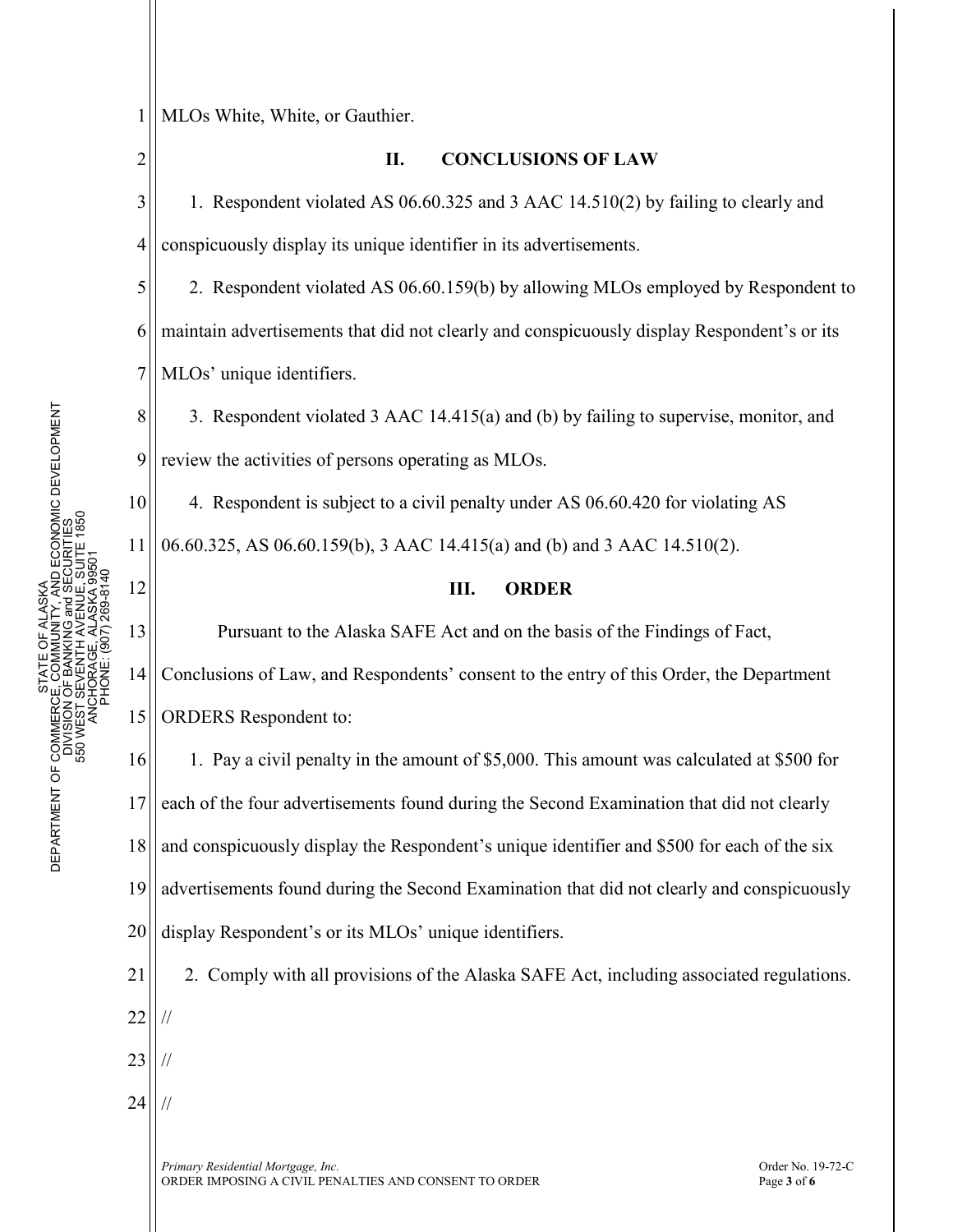1 This Order shall be publicly disclosed and is reportable to the NMLS.



STATE OF ALASKA DEPARTMENT OF COMMERCE, COMMUNITY, AND ECONOMIC DEVELOPMENT

Ξ

OF ALASKA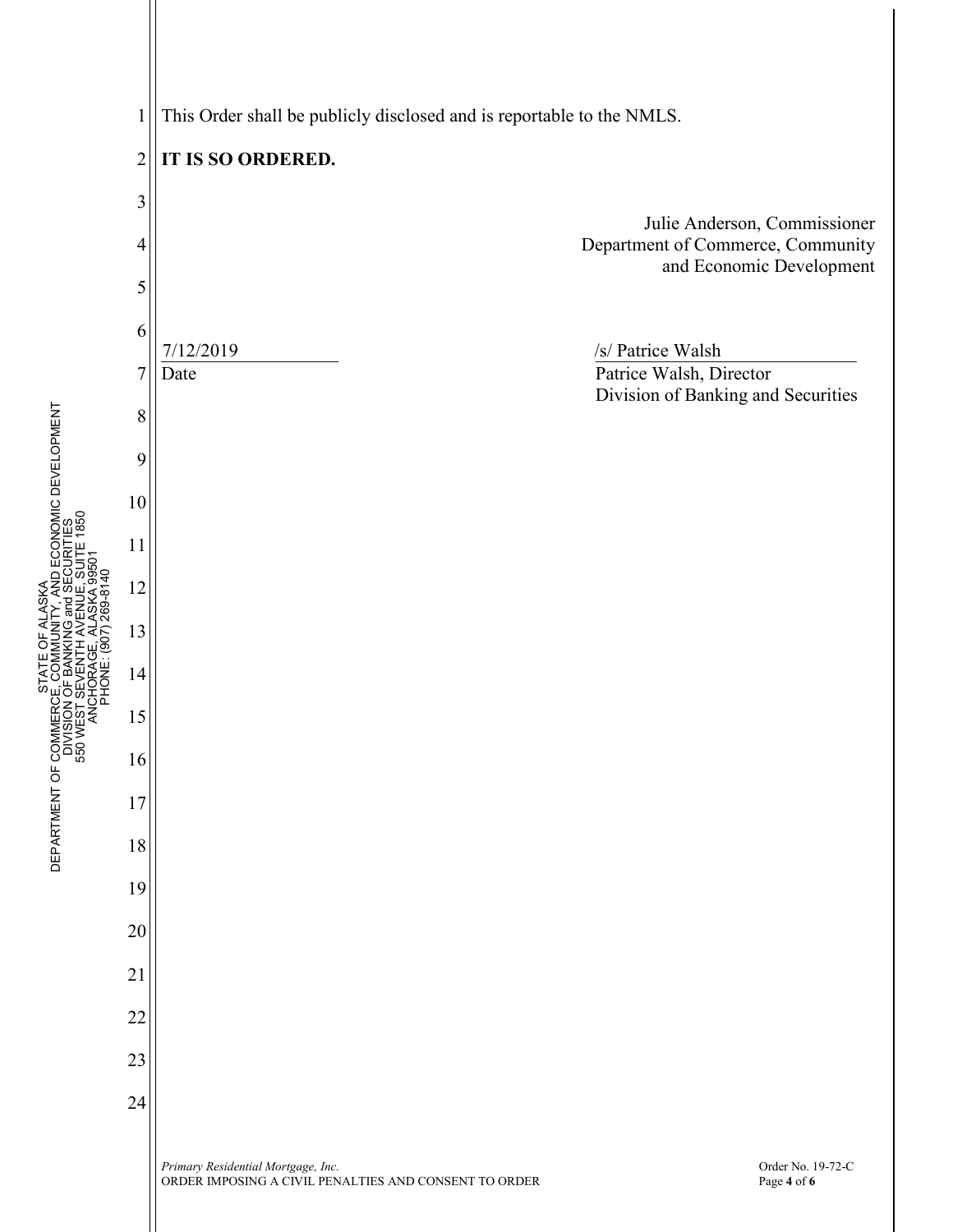| 1              | <b>Consent to Entry of Order</b>                                                                                                |
|----------------|---------------------------------------------------------------------------------------------------------------------------------|
| $\overline{2}$ | Primary Residential Mortgage, Inc.                                                                                              |
| 3              | $\frac{EVP & CEO}{EVP \cdot EVO}$<br>I, H. Burton Embry<br>of                                                                   |
| $\overline{4}$ | Primary Residential Mortgage, Inc. ("Respondent"); that I am authorized to act on its behalf;                                   |
| 5              | that I have read the foregoing Order; and that I am aware of the right to a hearing and appeal                                  |
| 6              | in this matter, and have waived the same.                                                                                       |
| 7              | Respondent admits to the jurisdiction of the Department of Commerce, Community                                                  |
| 8              | and Economic Development, Division of Banking and Securities ("Department") and further                                         |
| 9              | consents to entry of this Order by the Department as settlement of the issues contained in this                                 |
| 10             | Order. Respondent admits violation of the Alaska SAFE Act.                                                                      |
| 11             | Respondent understands that the Department reserves the right to take further actions                                           |
| 12             | to enforce this Order or to take appropriate action upon discovery of other violations of the                                   |
| 13             | Alaska SAFE Act, and that Respondent will fully comply with the terms and conditions of                                         |
| 14             | this Order, the Alaska SAFE Act and associated regulations.                                                                     |
| 15             |                                                                                                                                 |
| 16             |                                                                                                                                 |
| 17             |                                                                                                                                 |
| 18             |                                                                                                                                 |
| 19             |                                                                                                                                 |
| 20             |                                                                                                                                 |
| 21             |                                                                                                                                 |
| 22             |                                                                                                                                 |
| 23             |                                                                                                                                 |
| 24             |                                                                                                                                 |
|                | Primary Residential Mortgage, Inc.<br>Order No. 19-72-C<br>ORDER IMPOSING A CIVIL PENALTIES AND CONSENT TO ORDER<br>Page 5 of 6 |

DEPARTMENT OF COMMERCE, COMMUNITY, AND ECONOMIC DEVELOPMENT<br>DIVISION OF BANKING and SECURITIES<br>550 WEST SEVENTH AVENUE, SUITE 1850<br>550 WEST SEVENTH AVENUE, SUITE 1850<br>ANCINE (907) 289-8140 DEPARTMENT OF COMMERCE, COMMUNITY, AND ECONOMIC DEVELOPMENT 550 WEST SEVENTH AVENUE, SUITE 1850 DIVISION OF BANKING and SECURITIES ANCHORAGE, ALASKA 99501 PHONE: (907) 269-8140 STATE OF ALASKA